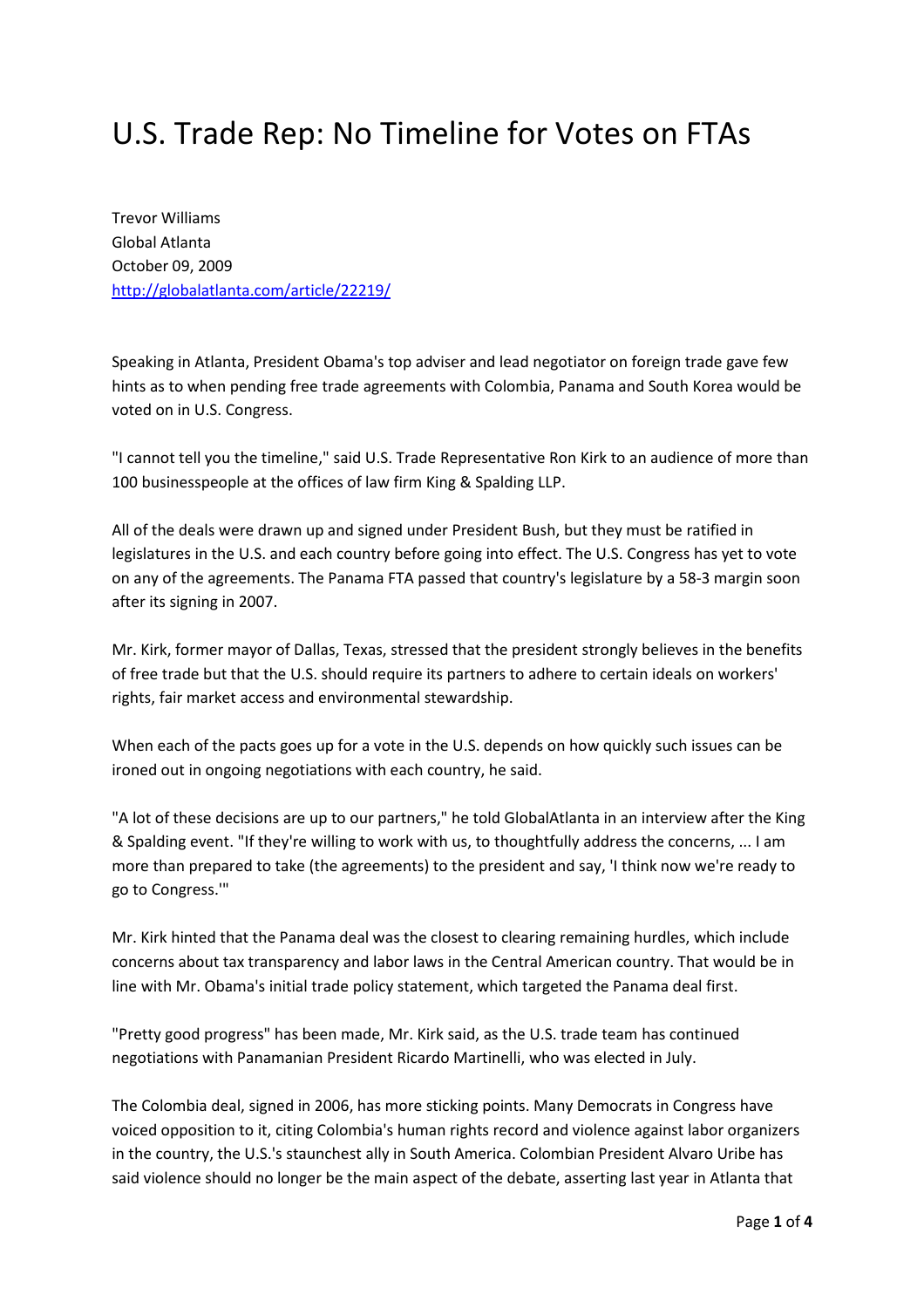the murder rate against union leaders is lower than that of the general population.

Mr. Kirk commended Mr. Uribe's "extraordinary progress," but said the U.S. wants to make sure that the positive changes are made permanent.

"In reality there are a number of members of Congress who believe that the ... [Colombian] government still needs to put in place some basic legal protections in terms of the right of association and to organize, and particularly some more certainty that the courts will pursue those that are engaged in this violence," he said.

The Korea pact's speed bumps are more about fair market access, particularly in manufacturing, Mr. Kirk said. U.S. auto companies have protested the agreement, saying that despite its removal of Korea's 8 percent tariff on imported cars, other barriers keep the relatively large Korean car market effectively closed to foreign car makers. U.S. companies sell fewer than 7,000 cars there annually, while Korean brands like Hyundai and Kia sell more than 700,000 cars here, boosting their U.S. market share to about 5 percent.

When Mr. Kirk mentioned that automakers here see this imbalance as "indefensible," Korea's Consul General in Atlanta, Hae-jin Chun, arose from the table where at least five consuls general were sitting to point out that the difference in volume partially had to do with the size of the auto markets, with Americans buying 10 times more cars each year than Koreans do. He added that up to 30 percent of Korean cars sold in the U.S. are also made here. Hyundai and Kia, for example, have built plants in Alabama and Georgia, respectively.

Mr. Kirk, who will meet with Korean foreign ministry officials soon, said he would be sure to tell them that Mr. Chun was doing his job well, eliciting a smile from Mr. Chun and laughter from the crowd.

While Mr. Kirk didn't hesitate to discuss the FTAs when asked, he didn't explicitly mention them in prepared remarks, which focused on health care reform and the importance of global trade in general, particularly exports, as a job generator and an engine of economic recovery.

Exports accounted for one of the highest proportions of U.S. gross domestic product ever last year. Some 95 percent of the world's consumers live outside the U.S., and reaching those buyers with more products means jobs for Americans, Mr. Kirk said.

To that end, Mr. Kirk recently announced an initiative to help small businesses get more involved in trade. Small businesses, defined by the government as companies with less than 500 employees, make up about nine out of 10 exporters, but they only account for about a quarter of trade volume. Mr. Kirk's office is currently surveying companies to learn how to best increase this proportion.

In Atlanta, the need for small companies to have a global mindset is deeply felt, said Sam Williams, president of the Metro Atlanta Chamber. While the city has the fifth largest concentration of Fortune 500 companies in the U.S., 90 percent of companies here have less than 100 employees. Embracing trade will be key to many of these companies' success.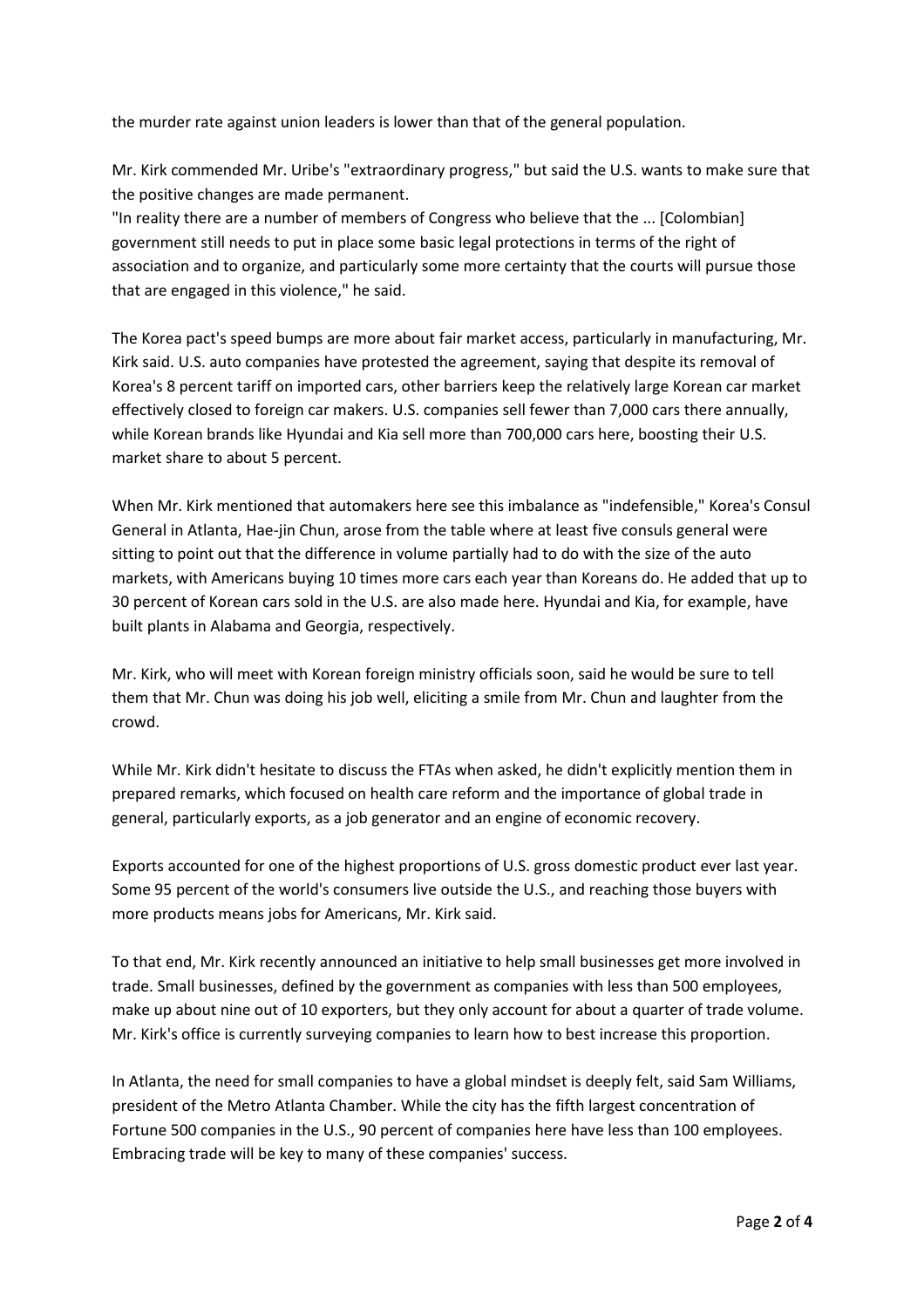"Free trade is like the genie; you can't put it back in the bottle. We cannot become protectionist in the downturn. We must maintain our international position," Mr. Williams said.

Studies on the Korea FTA have suggested that the pact might add \$10 billion to U.S. exports annually.

Panama (about 3 million people) and Colombia (about 45 million) already have duty-free access to the U.S. market for 80-90 percent of their products, but American companies don't have the same access in those countries.

That's why the FTAs are important, Mr. Kirk said.

"These agreements are about our reciprocal ability to have access to their markets. By not doing these, we aren't doing anything to harm Colombia, but we potentially deprive American businesses" of taking the best advantage of opportunities like the Panama Canal's \$5.2 billion expansion, Mr. Kirk said.

Kathe Falls, international trade director for the Georgia Department of Economic Development, is interested in those opportunities. She asked the question prodding Mr. Kirk for a timeline for the pending agreements.

In Georgia, companies that trade have been more resilient during the recession than those that just sell domestically, and if the state knows more about federal policy, it can better help companies find the right markets.

"One of the services provided by the state to Georgia small- and medium-sized exporters and potential exporters is providing information about federal trade policies and the opportunities they present. Following the progress of various free trade initiatives falls within that mission," she said.

Some groups have criticized the Obama administration for talking up trade while dragging its feet with some policies and even encouraging protectionism with others, like the "Buy American" provisions in the economic stimulus bill and a recent decision to impose a 35 percent tariff on Chinese tire imports.

Mr. Kirk shrugged off such criticism. The Chinese tire decision came after the International Trade Commission recommended a 55 percent tariff in response to a complaint by the United Steelworkers that a flood of cheap Chinese tire imports had cost 5,000 union jobs, according to news reports. Mr. Obama had to respond by Sept. 17 but was under no obligation to follow the ITC decision.

Mr. Kirk downplayed the decision and fears that it would start a trade war, saying that it is a "healthy part of a global rules-based system."

"The only bad dispute is one you haven't planned for," he said, arguing that having the World Trade Organization as an arbiter in such disagreements is the reason he and others supported China's bid for entry into the WTO in the late 1990s.